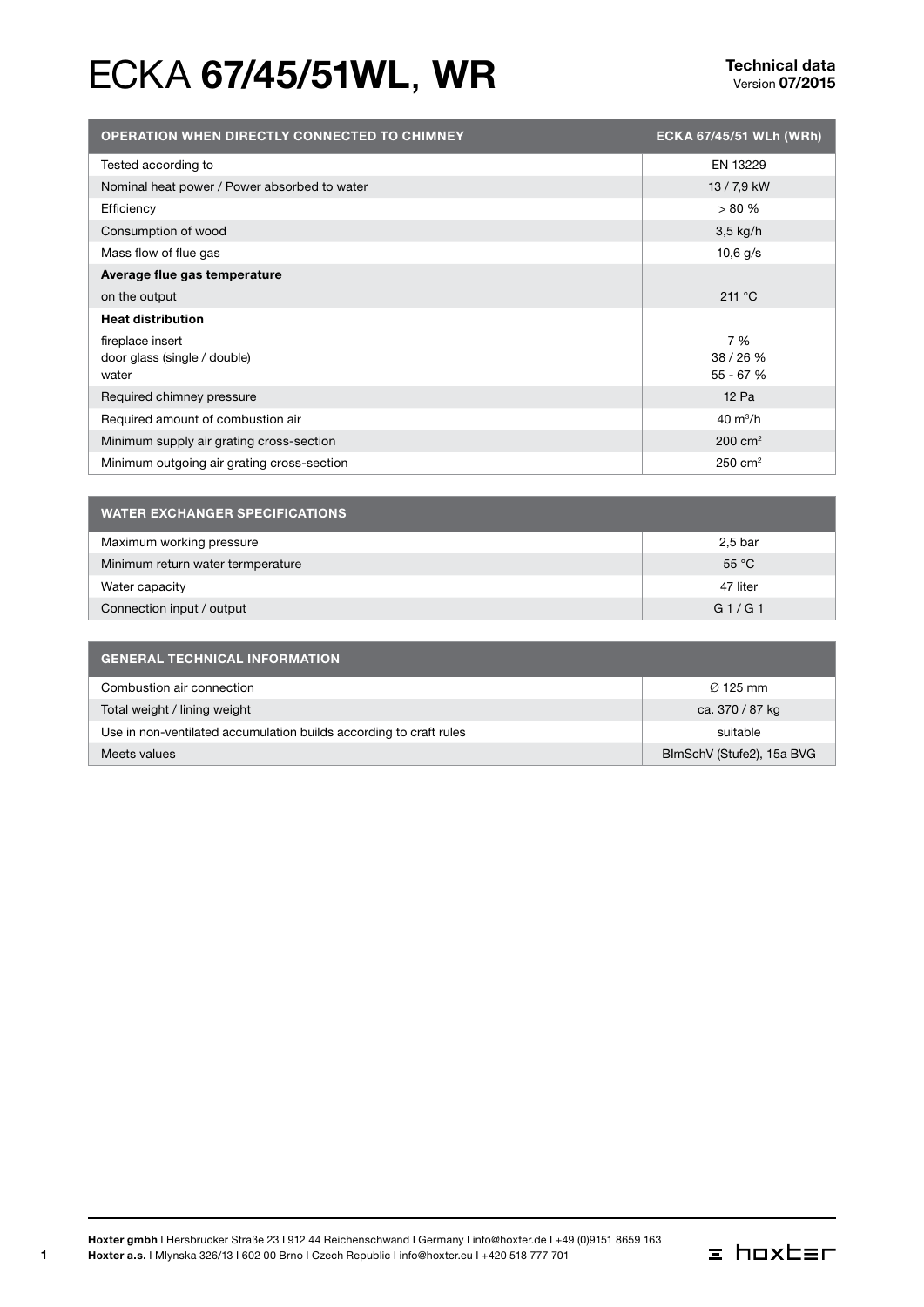# ECKA 67/45/51WL, WR<br>
Version 07/2015

| NR.            | <b>THREAD SIZE</b> | <b>DESCRIPTION</b>                                      |
|----------------|--------------------|---------------------------------------------------------|
|                | G 1" (AG)          | Water supply from heating system - min. 55°C            |
| $\overline{2}$ | G 1" (AG)          | Hot water supply to heating system                      |
| 3              | G 1/2" (AG)        | Water supply from the waterlines into the cooling loop  |
| $\overline{4}$ | G 1/2" (AG)        | Discharge of water from the cooling loop into the waste |
| 5              | $G$ 3/8" (IG)      | Pocket for air vent valve                               |
| 6              | $G$ 1/2" (IG)      | Pocket for thermal sensors                              |
|                | G 1/2" (IG)        | Discharge valve                                         |



Hoxter gmbh I Hersbrucker Straße 23 I 912 44 Reichenschwand I Germany I info@hoxter.de I +49 (0)9151 8659 163 Hoxter a.s. I Mlynska 326/13 I 602 00 Brno I Czech Republic I info@hoxter.eu I +420 518 777 701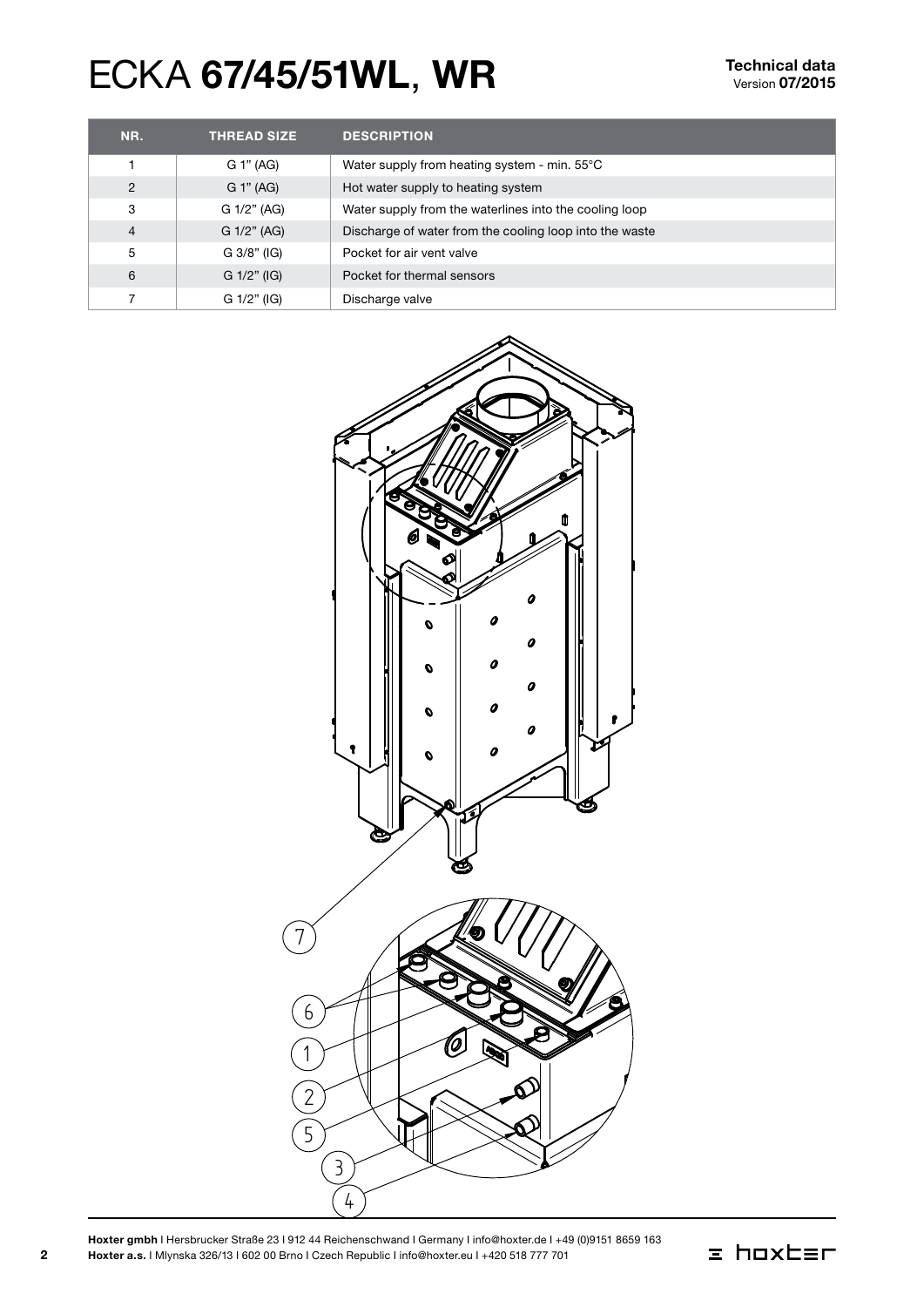# ECKA 67/45/51WL Technical data

M 1 : 10



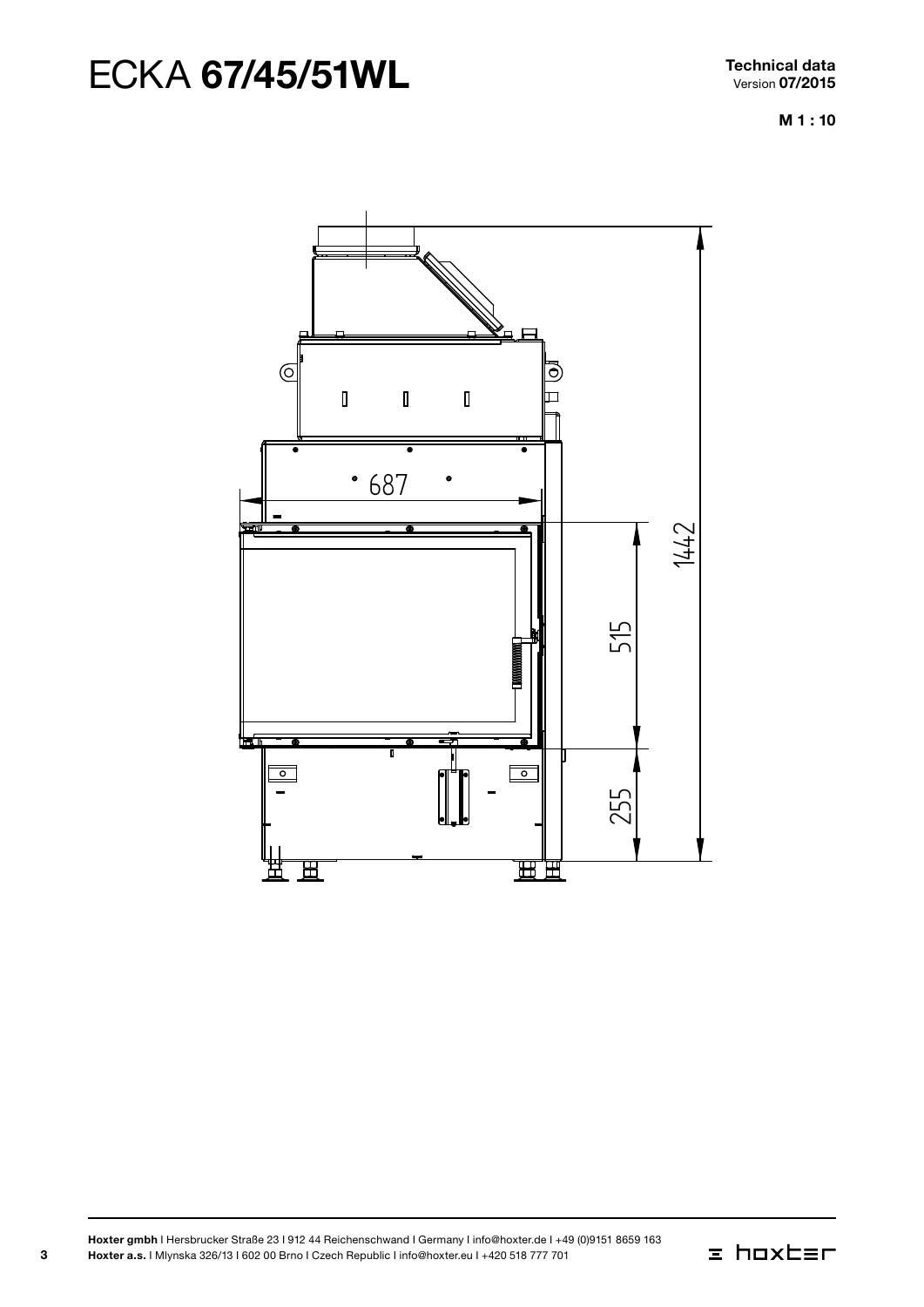M 1 : 10



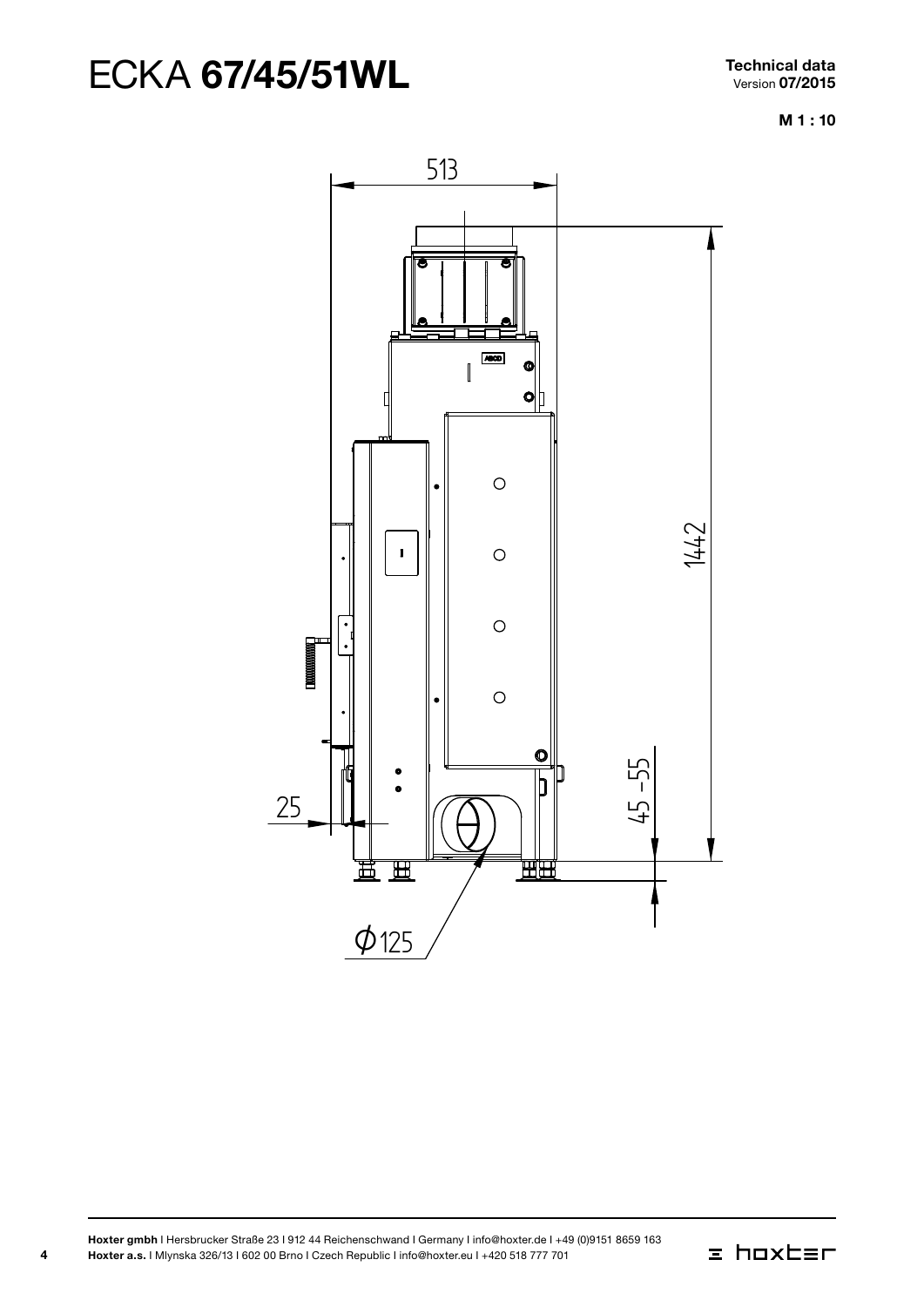Technical data Version 07/2015

M 1 : 10



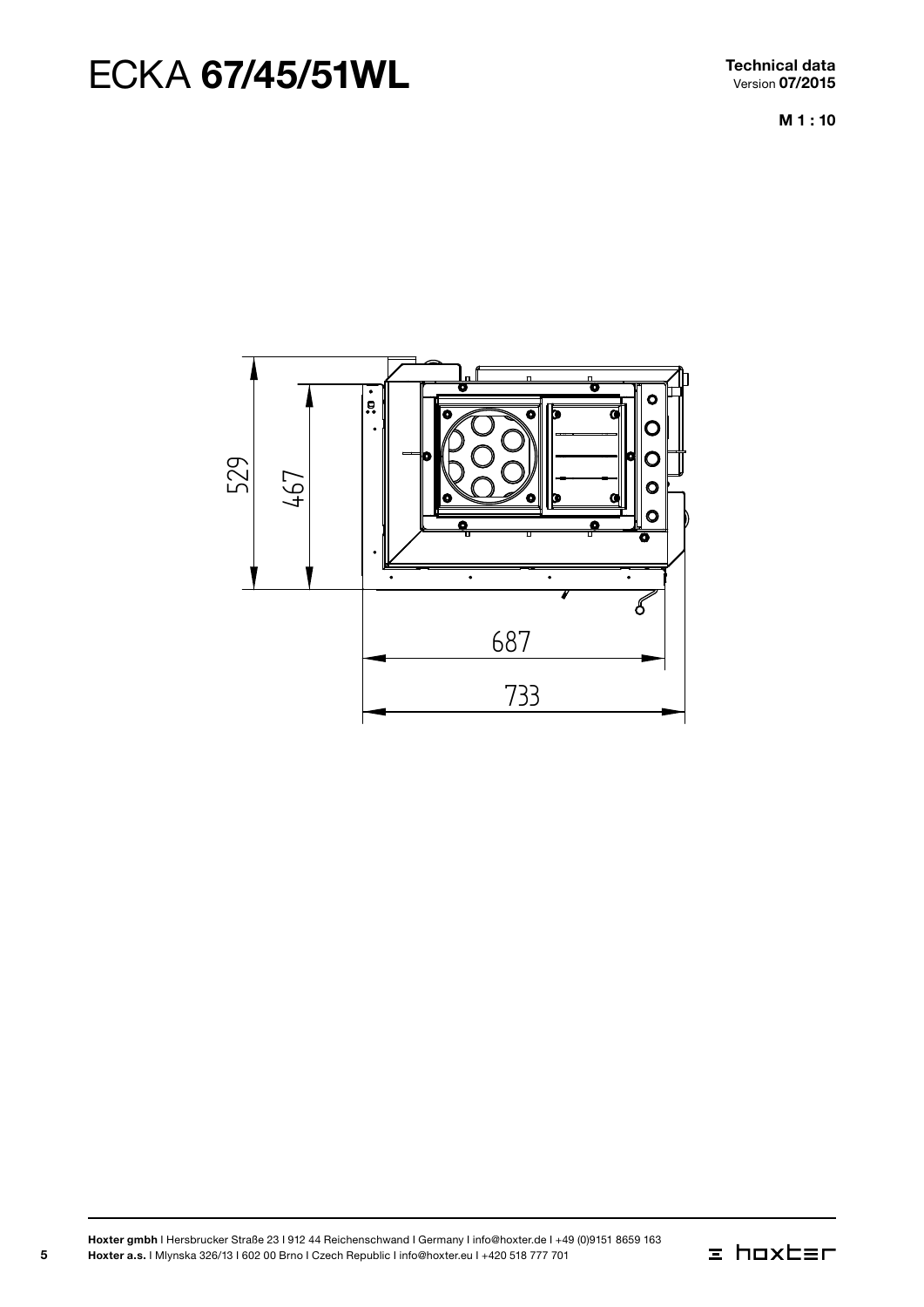Build-on frame 6-sided, 80 mm

Technical data Version 07/2015

M 1 : 10



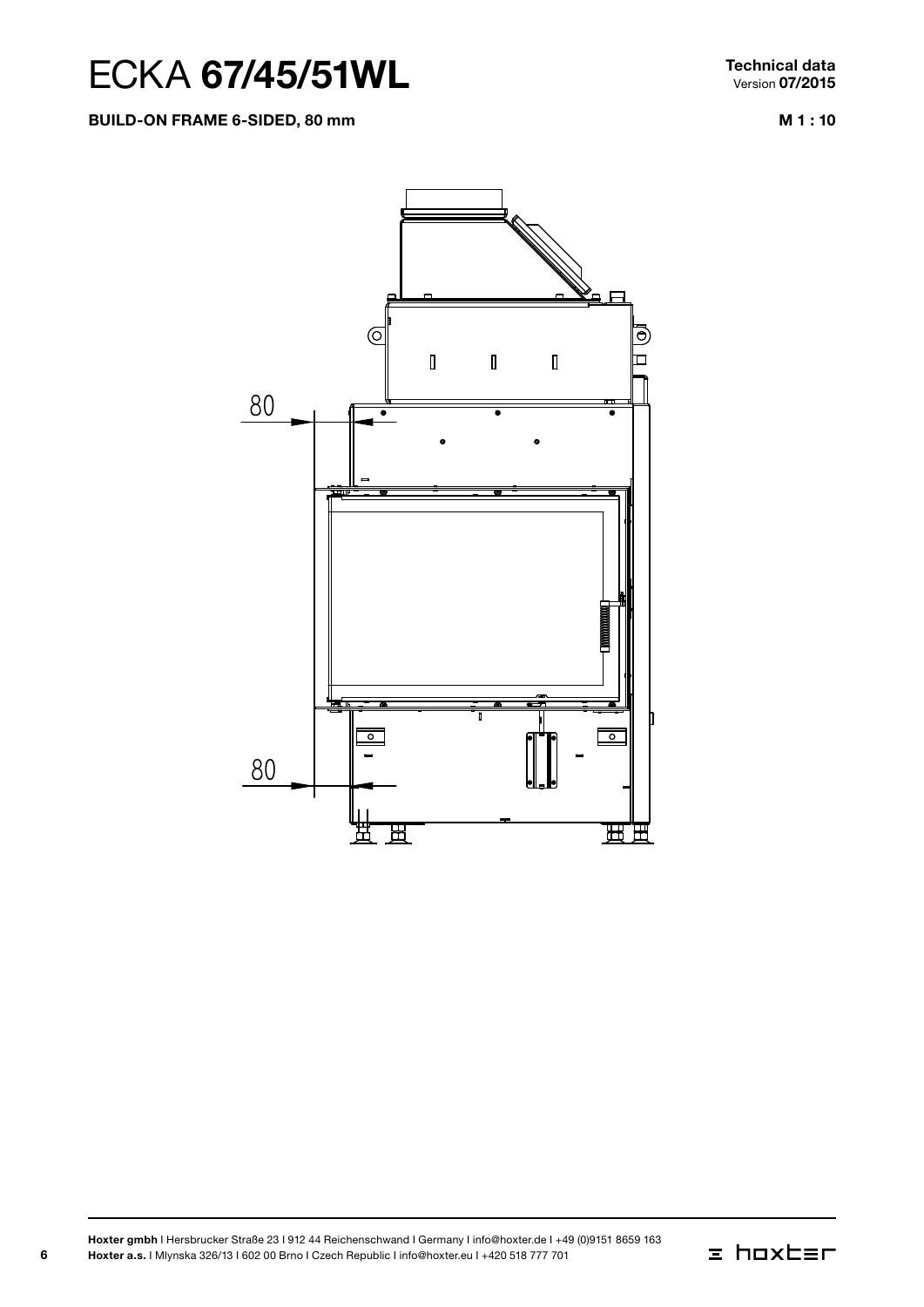#### Build-on frame 6-sided, 80 mm

Technical data Version 07/2015

M 1 : 10